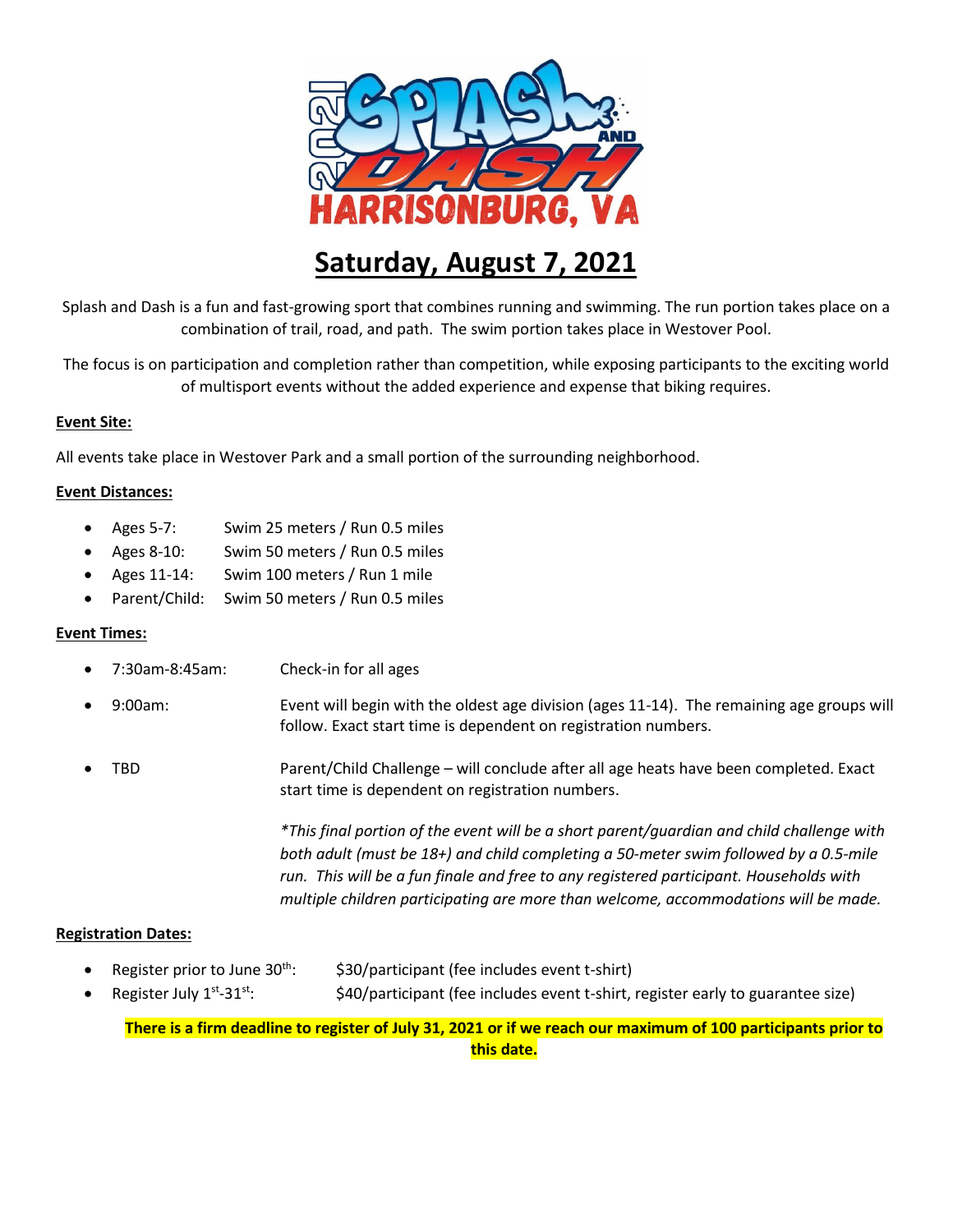**1 Mile Run Course (Ages 11-14)**



**0.5 Mile Run Course (Ages 5-10 & Parent/Child Challenge)**